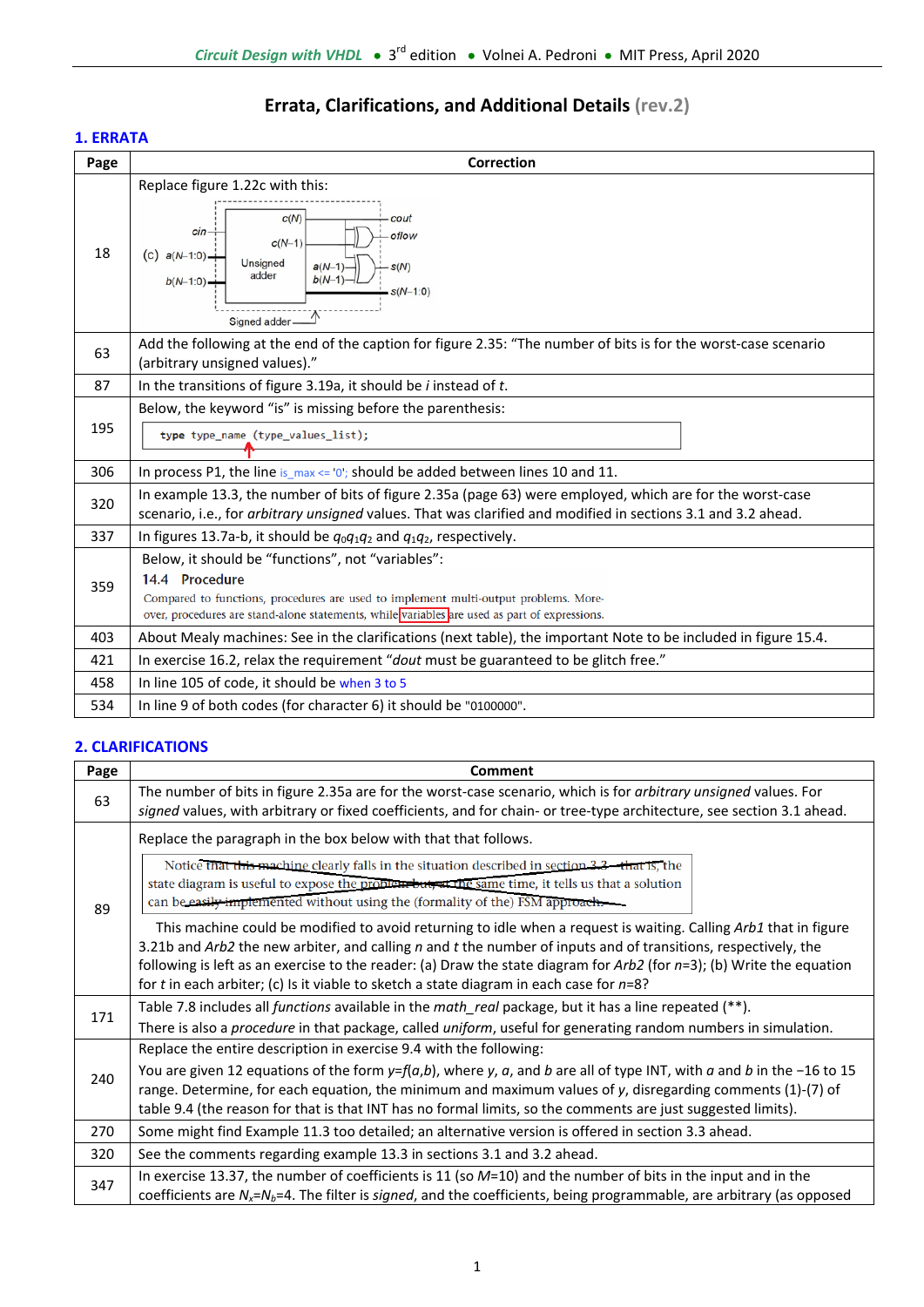

## **3. ADDITIONAL DETAILS**

### **3.1 Number of bits in signed multiplier‐adder arrays** (pages 63, 320)

In figure 2.35 (page 63) and example 13.3 (page 320), the number of bits employed where for the worst-case scenario, i.e., for *arbitrary unsigned* values. The numeric values illustrating the implementation, however, include positive and negative coefficients, and they are stored in ROM‐like memory, so a *signed* filter with *fixed* coefficients is in principle implied. Table 1 presents the equations for *all* signed cases, followed by the adjusted code for example 13.3 in the next section.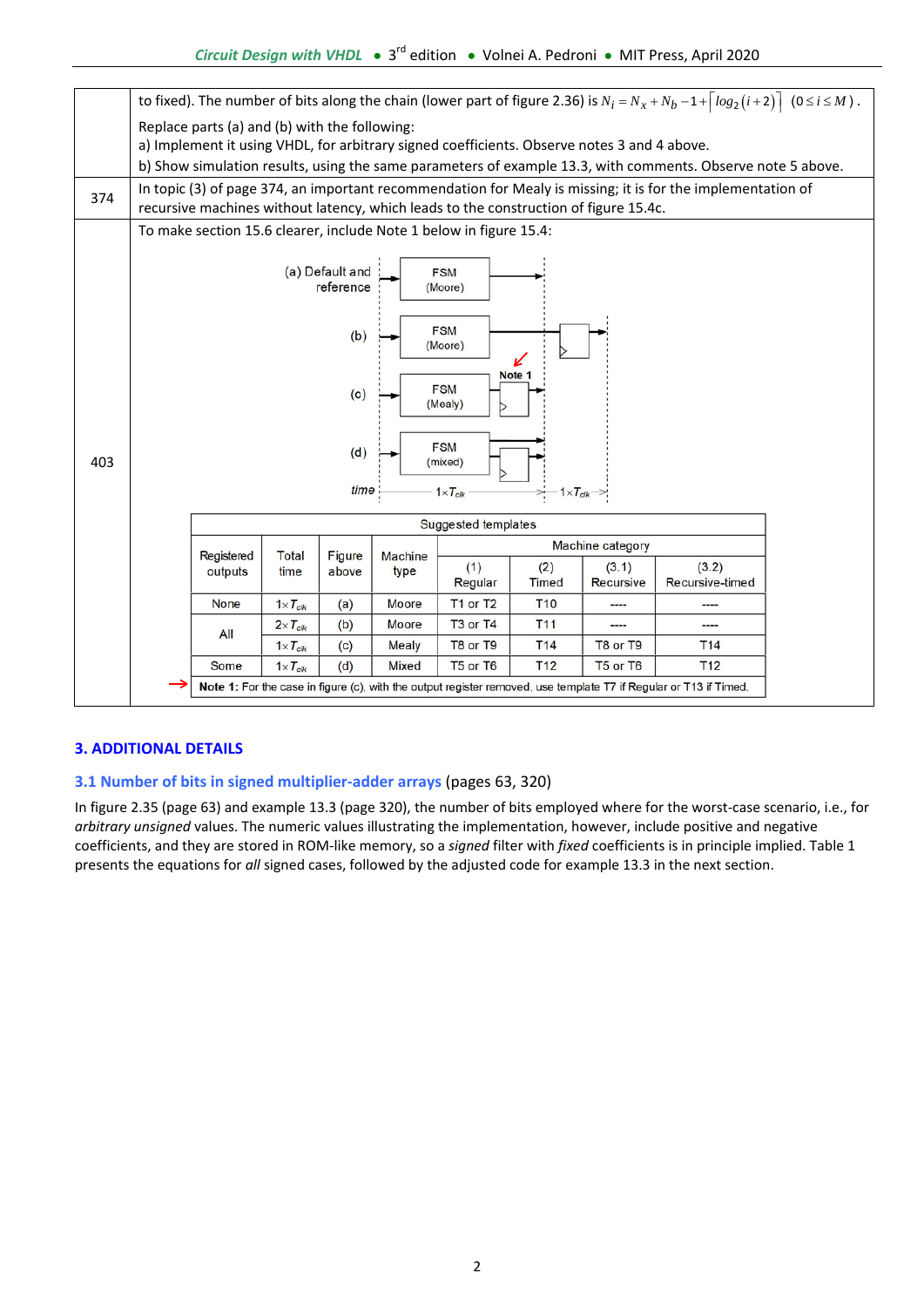| Architecture                                                                                                                                                                                                                         | <b>Polarity</b> | Coeff.    | <b>Position</b>                | <b>Equations</b>                                                                                                                                                                      | #   |
|--------------------------------------------------------------------------------------------------------------------------------------------------------------------------------------------------------------------------------------|-----------------|-----------|--------------------------------|---------------------------------------------------------------------------------------------------------------------------------------------------------------------------------------|-----|
|                                                                                                                                                                                                                                      | Signed          | Arbitrary | <b>Bits along</b><br>the chain | $N_i = N_x + N_b - 1 + \lceil log_2(i+2) \rceil$ (0 ≤ i ≤ M)                                                                                                                          | (1) |
|                                                                                                                                                                                                                                      |                 |           | Bits at<br>the output          | $N_v = N_x + N_b - 1 + \lceil log_2(M + 2) \rceil$                                                                                                                                    | (2) |
| Chain-type                                                                                                                                                                                                                           |                 | Fixed     | Bits along<br>the chain        | $N_i = \begin{cases} N_x + N_b - 1 +  log_2(i + 2)  \\ \text{Else } N_y \text{ (equation below)} \end{cases}$ while $N_i < N_y$                                                       | (3) |
| (Fig. 2.35a)                                                                                                                                                                                                                         |                 |           |                                | Where $N_b = \begin{cases} \log_2( b_{min} ) + 1 & \text{if }  b_{min}  > b_{max} \\ \left\lceil \log_2(b_{max} + 1) \right\rceil + 1 & \text{if }  b_{min}  \le b_{max} \end{cases}$ | (4) |
|                                                                                                                                                                                                                                      |                 |           | Bits at<br>the output          | $N_y = N_x + \left  \log_2 \left( \sum_{i=0}^{M}  b_i  + 1 \right) \right $                                                                                                           | (5) |
|                                                                                                                                                                                                                                      | Signed          | Arbitrary | Bits along<br>the tree         | $N_i = N_x + N_b + j \left(0 \le j \le L, L = \lceil log_2(M + 1) \rceil \right)$                                                                                                     | (6) |
|                                                                                                                                                                                                                                      |                 |           | <b>Bits at</b><br>the output   | $N_y =\begin{cases} N_x + N_b + L & \text{if } M+1 \text{ is a power-of-two} \\ N_x + N_b + L - 1 & \text{otherwise} \end{cases}$                                                     | (7) |
| Tree-type<br>(Fig. 2.35b)                                                                                                                                                                                                            |                 | Fixed     | <b>Bits along</b><br>the tree  | $N_j = \begin{cases} N_x + N_b + j & \text{while } N_j < N_y \ (0 \le j < L) \\ \text{Else } N_y & \text{(equation below)} \end{cases}$<br>Where $N_b$ is given by eq. (4)            | (8) |
|                                                                                                                                                                                                                                      |                 |           | <b>Bits at</b><br>the output   | $N_y = N_x + \left[ \log_2 \left( \sum_{i=0}^{M}  b_i  \right) + 1 \right]$                                                                                                           | (9) |
| $N_v$ = Number of bits in the output signal (y)<br>$M$ = Filter order (= number of coefficients - 1)<br>L = Number of sum layers in the tree-type array ( $L = \log_2(M+1)$ )<br>$N_x$ = Number of bits in the input signal (x)      |                 |           |                                |                                                                                                                                                                                       |     |
| $N_b$ = Number of bits in the filter coefficients<br>$i$ = Chain stage index, horizontal ( $i$ =0 to M, Fig. 2.35a)<br>$N_i$ = Number of bits along the chain or tree<br>$j$ = Tree layer index, vertical ( $j$ =0 to L, Fig. 2.35b) |                 |           |                                |                                                                                                                                                                                       |     |
|                                                                                                                                                                                                                                      |                 |           |                                |                                                                                                                                                                                       |     |

| Table 1. Minimum number of bits in signed multiplier-adder arrays (Fig. 2.35). |  |  |
|--------------------------------------------------------------------------------|--|--|
|--------------------------------------------------------------------------------|--|--|

### **3.2 Reviewed version of** *Example 13.3: FIR filter with fixed coefficients* (page 320)

Using equations (3)-(5) of Table 1, we get  $N_b=4$ ,  $N_0=8$ , and  $N_v=10$ . Therefore, the number of bits along the chain starts with 8 and can be stopped when it reaches 10. This modification (which is the only real modification) is in line 11 of the code below. Lines 9-10 are just a splitting of the original line 10 to make it clear that  $N_x$  and  $N_b$  can be different. The rest are just adjustments to comply with the new parameter names.

```
1
 2^{\circ}3
use ieee.std_logic_1164.all;
 4
 5
 6
 7
 8
 9
10
11
12
13
14
15
16
17
18
19
20
21
22
232425
26
27
28
29
    ‐‐‐‐‐‐‐‐‐‐‐‐‐‐‐‐‐‐‐‐‐‐‐‐‐‐‐‐‐‐‐‐‐‐‐‐‐‐‐‐‐‐‐‐‐‐‐‐‐‐‐‐‐‐‐‐‐‐‐‐‐‐‐‐‐‐‐‐‐‐‐‐‐‐‐‐‐ 
    library ieee;
    use ieee.numeric_std.all;  
         ieee.mathireal.all;
    entity fir_filter is
        generic (
           NUM COEF: natural := 11;   --number of filter coefficients
           BITS_COEF: natural := 4; --number of bits in the coefficients<br>BITS_IN: natural := 4; --number of bits in the input signal
                                        --number of bits in the input signal
           BITS OUT: natural := 10); --number of bits in the output signal
        port (
               clk, rst: in std_logic;
           x: in std logic vector(BITS IN-1 downto 0);
               y: out std_logic_vector(BITS_OUT‐1 downto 0));
    end entity;
    architecture fixed_coeff_chain_type of fir_filter is
          ‐‐Filter coefficients (ROM‐type memory with integer as base type):
        type int_array is array (0 to NUM_COEF‐1) of integer range  
             ‐2**(BITS_COEF‐1) to 2**(BITS_COEF‐1)‐1;
        constant coef: int_array := (‐8, ‐5, ‐5, ‐1, 1, 2, 2, 3, 5, 7, 7);
        ‐‐Internal signals (arrays with signed as base type):
        type signed_array is array (natural range <>) of signed;
        signal shift_reg: signed_array(1 to NUM_COEF‐1)(BITS_COEF‐1 downto 0);
        signal prod: signed_array(0 to NUM_COEF‐1)(BITS_IN+BITS_COEF‐1 downto 0);
        signal sum: signed_array(0 to NUM_COEF‐1)(BITS_OUT‐1 downto 0);
```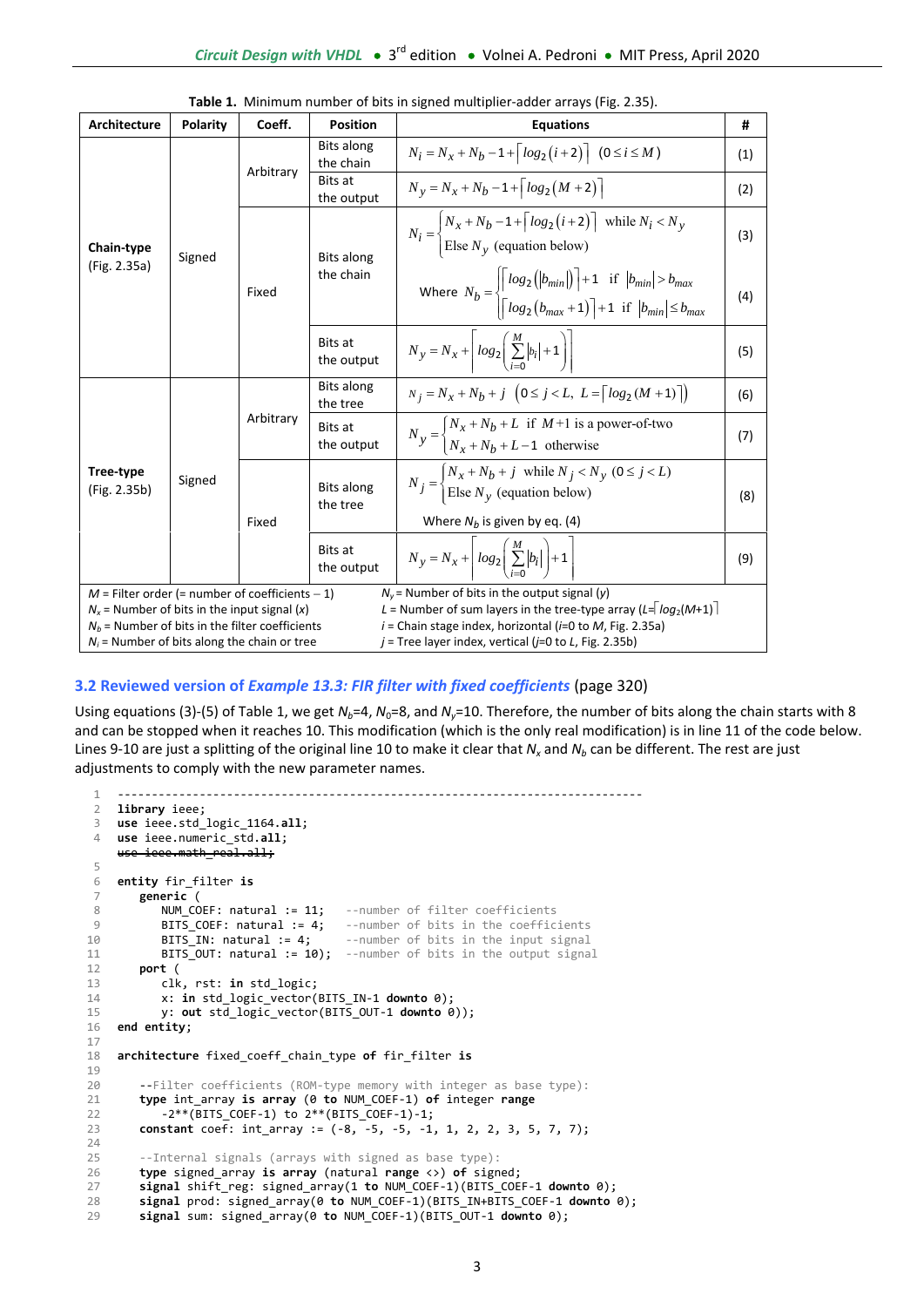```
30
31
32
33
34
35
36
37
38
39
40
41
42
43
44
45
46
47
48
49
50
51
52
53
54
55
56
57
    begin
        ‐‐Shift register:
        process (clk, rst)
        begin
                if rst then
                   shift_reg <= (others => (others => '0'));
                elsif rising_edge(clk) then  
                   shift_reg <= signed(x) & shift_reg(1 to NUM_COEF‐2);
                end if;
        end process;
        ‐‐Multipliers:
        prod(0) \leq cot(0) * signal(x);mult: for i in 1 to NUM_COEF‐1 generate
                prod(i) <= to_signed(coef(i), BITS_COEF) * shift_reg(i);
        end generate;
        ‐‐Adder array:
        sum(\emptyset) \leq residue(prod(\emptyset), BITS_0UT);adder: for i in 1 to NUM_COEF‐1 generate
            sum(i) \leq sum(i-1) + prod(i);end generate;
        y <= std_logic_vector(sum(NUM_COEF‐1));
    end architecture;    
     ‐‐‐‐‐‐‐‐‐‐‐‐‐‐‐‐‐‐‐‐‐‐‐‐‐‐‐‐‐‐‐‐‐‐‐‐‐‐‐‐‐‐‐‐‐‐‐‐‐‐‐‐‐‐‐‐‐‐‐‐‐‐‐‐‐‐‐‐‐‐‐‐‐‐‐‐‐
```
#### **3.3 Alternative version for** *Example 11.3: Sine calculator* (page 270)

This example illustrates how continuous functions and ROM‐type memories can be implemented in VHDL. For that, the sine calculator of figure 11.4a is constructed, which has *angle* (any integer in the 0‐to‐360 range) as input and *sin(angle)* as output.

 This kind of design relies on two parameters: the number of coefficients employed to represent the sine wave and the number of bits used to represent each coefficient. A corresponding table can be easily derived manually or using a tool like Matlab, as illustrated for the latter in figure 11.4b, with 32 samples per period (=8 per quadrant). The last column shows the version with integers; since 10 bits are employed, they vary from  $-(2^9-1)$  = -511 (representing -1) to  $2^9-1$  = 511 (representing +1). The way the data should be interpreted is illustrated in figure 11.4c. Because there is no relationship between the number of samples and the number of input values, a conversion from one range to the other is needed.



Figure 11.4. Sine calculator of example 11.3.

 A decision to be made here is whether to store in the ROM only the samples for one quadrant (saving memory) or for all four quadrants (reducing the need for comparators, improving the speed and also saving hardware). The VHDL implementation below employs the former (harder to do). The number of samples is 32 per quadrant (line 4) and the number of bits to represent each sample is 10 (line 5). *SINE TABLE* (lines 15-19) is the local ROM-type memory that holds the 32+1 sample values